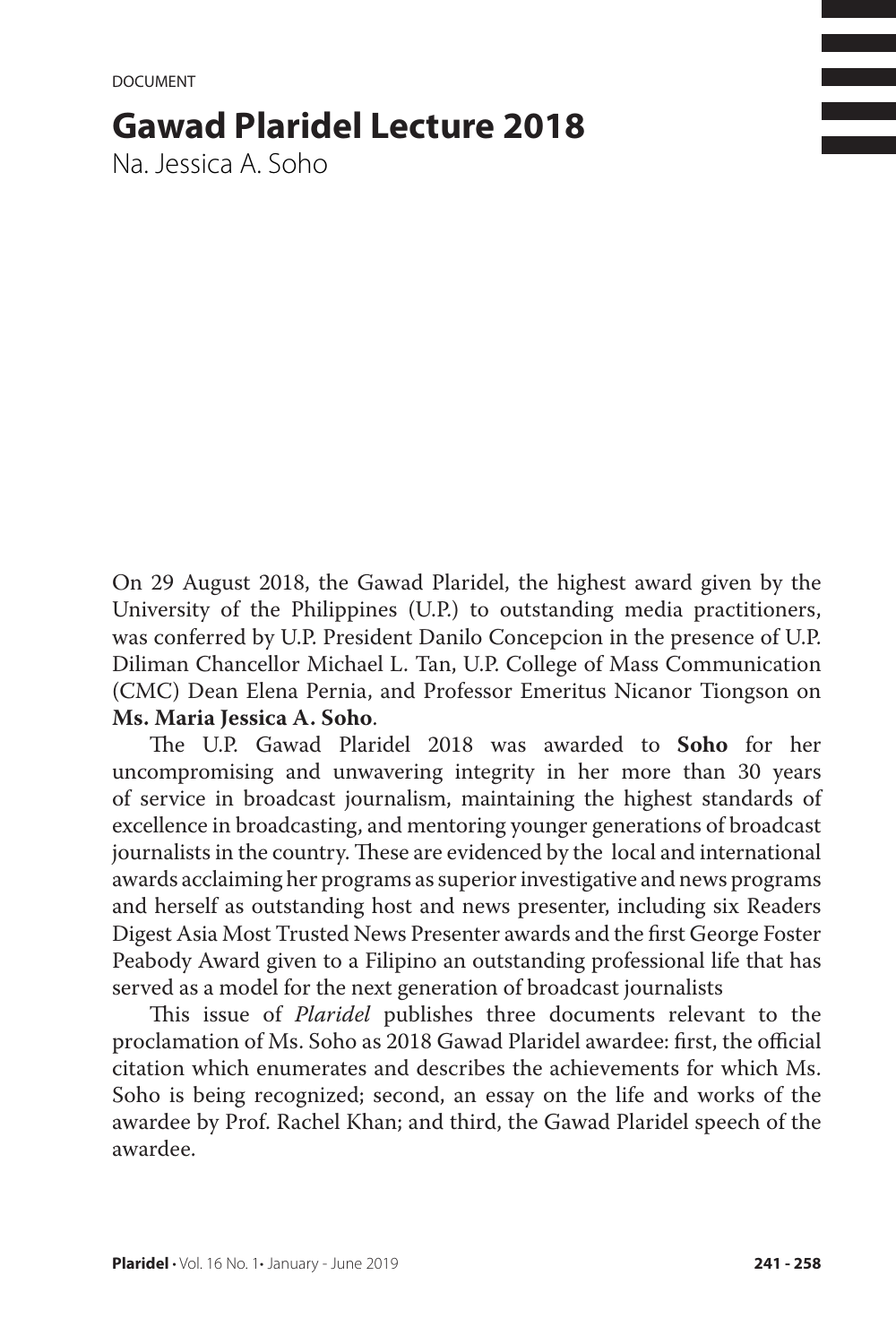### **The Gawad Plaridel 2018 Citation for Ms. Maria Jessica A. Soho**

For being the driving force behind the excellent investigative reporting in GMA through investigative programs like *Brigada* and for advancing in-depth reporting through news magazine programs like her top-rating *Kapuso Mo, Jessica Soho*;

For initiating, together with another colleague, the well-regarded *I-Witness: GMA Documentaries* in 1999 and producing some of its most substantial and memorable episodes, like those on kidneys for sale and the plight of Filipino boxers;

For anchoring the long-running *State of the Nation with Jessica Soho*, a newscast program distinguished not only for its in-depth coverage but also for the insightful analyses by experts, of the most important news stories of the day;

For bravely and systematically covering dangerous but very significant assignments such as the 1986 EDSA Revolt, the Mount Pinatubo eruption, the various *coup d'etat* attempts against the Corazon Aquino administration, and the super typhoon Yolanda as well as foreign assignments like the war in Afghanistan and Pakistan;

For maintaining the highest standards of excellence in broadcasting, as evidenced by the local and international awards acclaiming her programs as superior investigative and news programs and herself as outstanding host and news presenter, including six Readers Digest Asia Most Trusted News Presenter awards and the first George Foster Peabody Award given to a Filipino;

For mentoring younger generations of broadcast journalists in the country, enabling them to diversify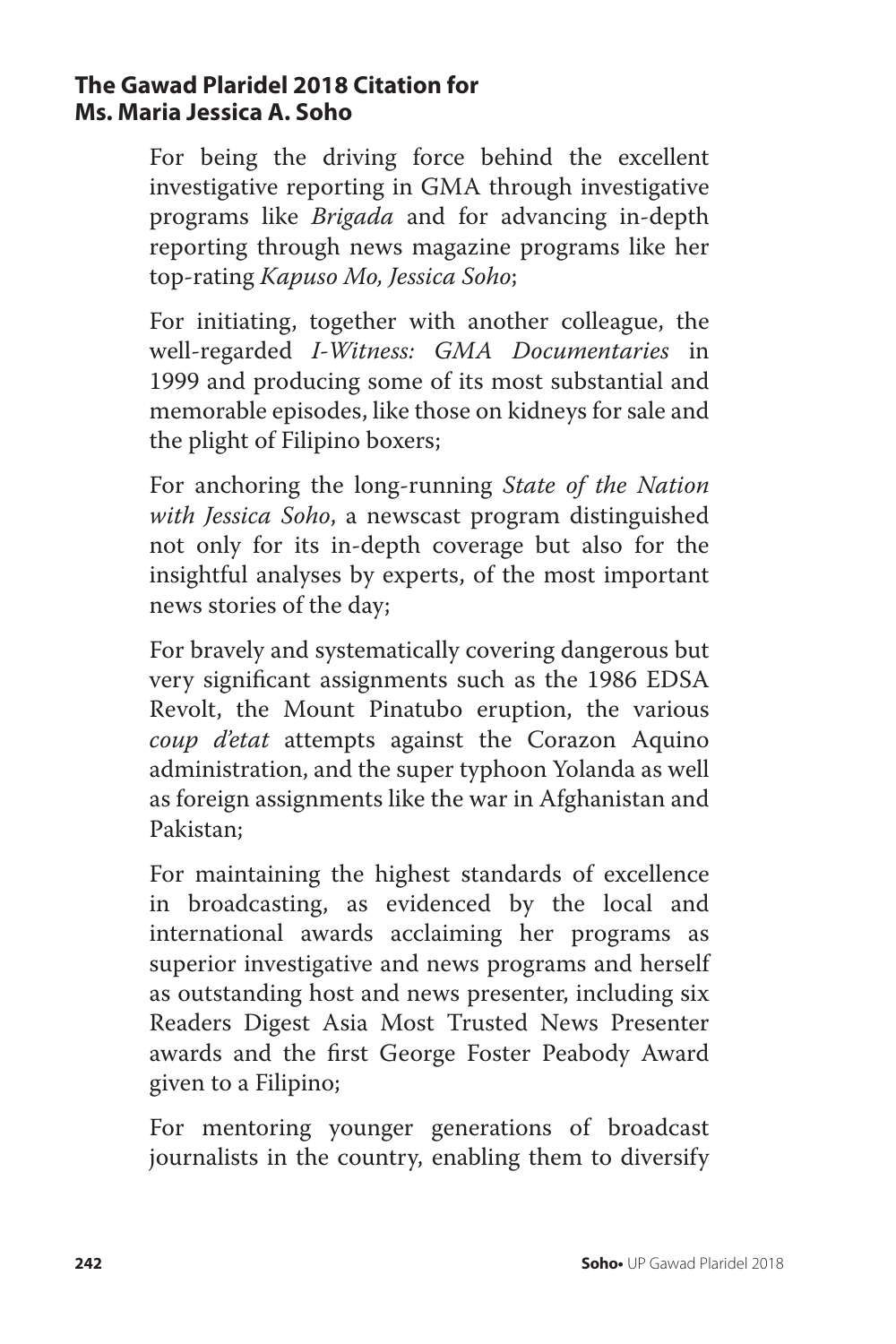news programming and further developing their capacities for in-depth news reporting for broadcast; and

For her uncompromising and unwavering integrity that sought to implement the highest ethical standards in her more than 30 years of service in broadcast journalism, an outstanding professional life that has served as a model for the next generation of broadcast journalists.

The U.P. College of Mass Communication awards the U.P. Gawad Plaridel to Maria Jessica A. Soho this 29<sup>th</sup> day of August in the year 2018 at the Cine Adarna, UPFI Film Center, University of the Philippines, Diliman, Quezon City.

**DANILO L. CONCEPCION** President, University of the Philippines

**MICHAEL L. TAN, Ph.D.**  Chancellor. U.P. Diliman

**ELENA E. PERN** 

Dean, U.P. College of Mass Communication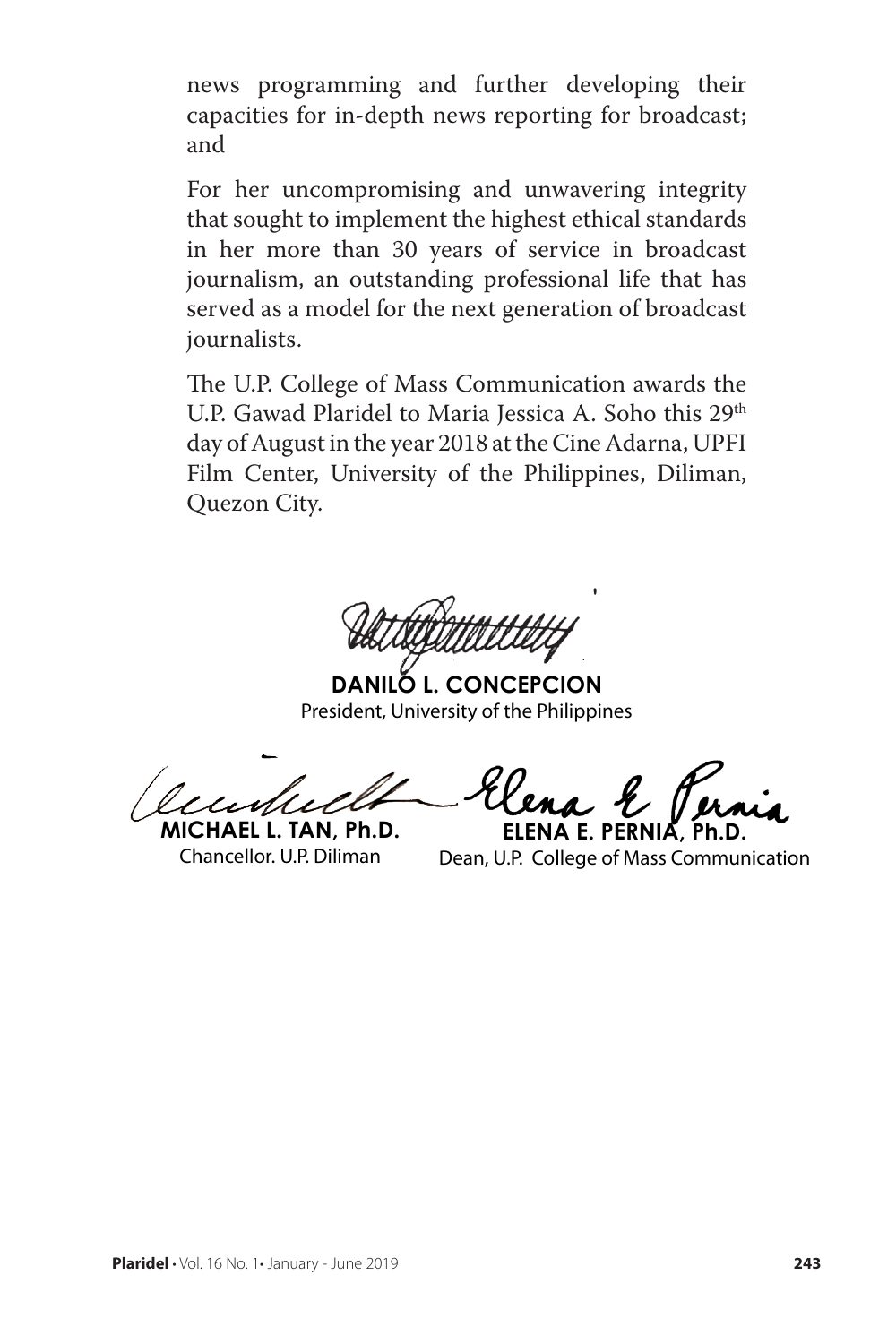# **At the heart of Jessica Soho**

Rachel E. Khan, DPA

For eight consecutive years, Jessica Soho, has been named as the Most Trusted Filipino communicator by the international magazine *Reader's Digest*. This year, she became the first Filipino to be raised to the Hall of Fame for this category. Similarly, a recent survey by EON corporation on the People's Trust Index yielded the same results.

In an age of post-truths and fake news, being voted the "most trusted" Philippine communicator is not easy to come by. "Credibility," noted Jessica, "is due to hard work and after more than 30 years of being in the news business, I find that we still have to work hard to maintain it."

She currently hosts three



of GMA's public affairs programs: *Brigada*, which covers different news beats; *State of the Nation with Jessica Soho*, a fast-moving mix of news, entertainment and opinion; and, *Kapuso Mo, Jessica Soho*, which features human interest stories.

Jessica debunks the notion that broadcast news is glamorous. "I don't think about the glamor, I think about getting the story," says the GMA Network veteran.

Whether she is interviewing a head of state, a disaster victim or a military officer, the common thread of her news coverage is her ability to tell a story. "I am mindful that the story should always be about the people and events I cover and not the person covering them," she says.

# **Storyteller**

Jessica Aspiras Soho was born in Agoo, La Union on March 27, 1964 to Abelardo Soho, a former government employee and the late Maura Aspiras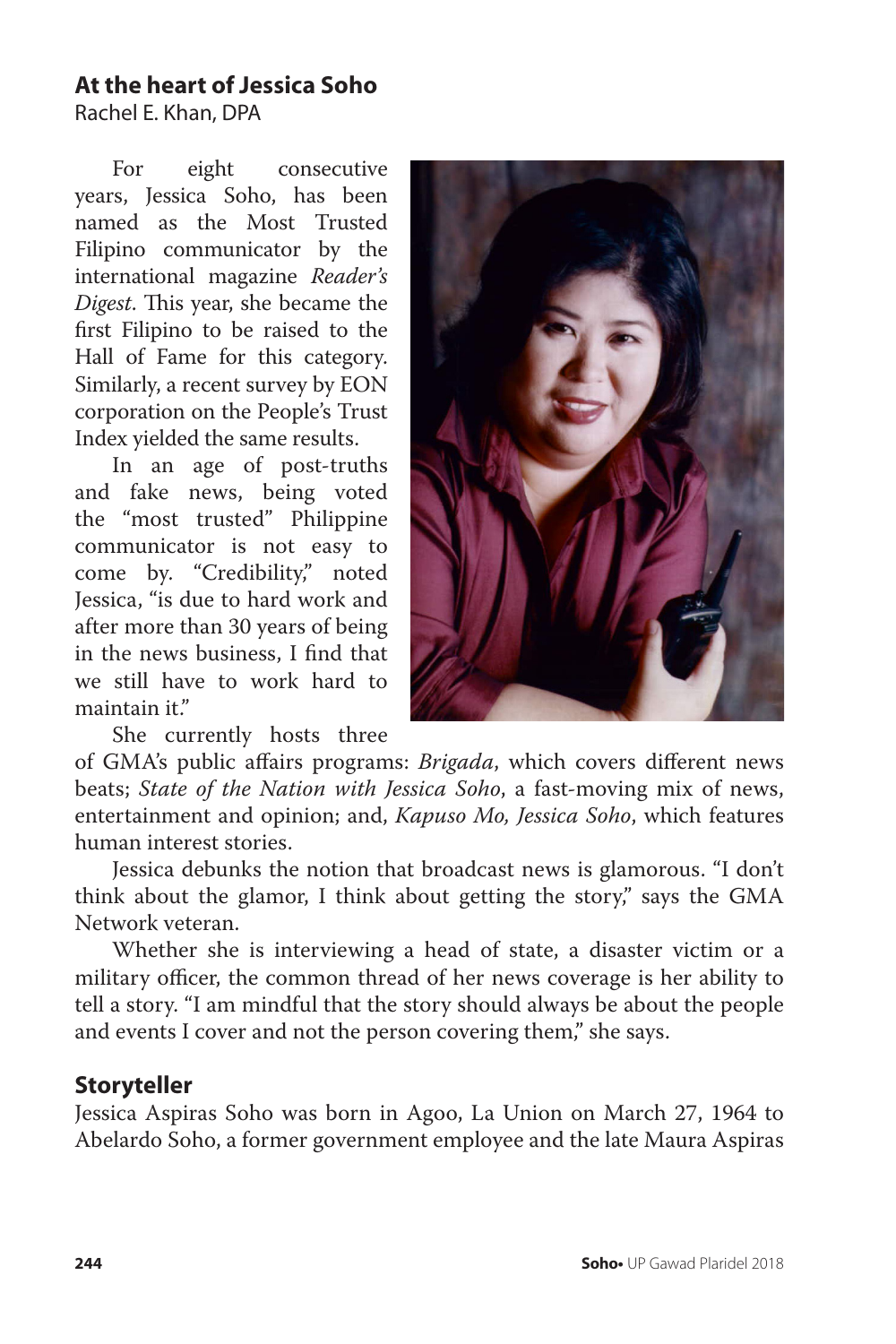Soho, an agriculturalist. She has a brother and two half-siblings from her father's second marriage. Her elementary and high school was spent at Christ the King College in San Fernando City, La Union.

Despite losing her mother to sickness when she was just eight years old, Jessica attributes her courage from her mother and her story-telling abilities from her maternal grandmother. Apo Itang Aspiras, who was a schoolteacher, was good at telling stories. "When I was at her (Apo Itang) house, I would sleep beside her and she would tell me stories about her life during the Japanese occupation, her life as a student, and how she became an educator," Jessica recalls. On the other hand, her mother's words had given her confidence. "Whenever I felt nervous, my mother would always tell me, *kaya mo yan.* You can face them. Give it all you've got," she says.

She notes that having grown up in the province and moving to the city for her college education had given her the needed exposure. "I think I had the best of both worlds. I grew up and experienced what it is like living in both urban and rural places. And I think it also gave me opportunities to meet all kinds of people," she says.

#### **Unplanned Career**

Jessica says that she did not plan to become a journalist—journalism found her.

"I was actually thinking of becoming a lawyer," she says. In fact, Jessica's original course at the University of the Philippines (UP) was political science. She shifted in her sophomore year. "For some reason Pol Sci had too many math courses, so I scouted for one that had only one math course and found Journalism," she recalls.

She says that back then none of her classmates would have guessed that she'd be the one of those who would have successful careers in journalism. In a recent gathering with UP CMC faculty, she relates that the late Louie Beltran, who taught the basic course on newswriting had said,"Iyan si Soho, I never expected her to make it because she was such a mouse in my class."

While she was rarely the outspoken one in her Journalism classes, Jessica says she was serious student; a fact confirmed by classmates like GMA Public Affairs head Marissa Flores. In college at the tail-end of the Martial Law years, Jessica credits her UP education for "where I am today." Jessica says UP helped her become independent. She also noted that the extracurricular activities such as the various symposia and other learning opportunities also helped "developed in her critical thinking and showed me that there are different pathways in life that one could take." In the CMC promotional documentary of its alumni, one of the personalities include Jessica Soho stating her student number. About this she says, "Like most UP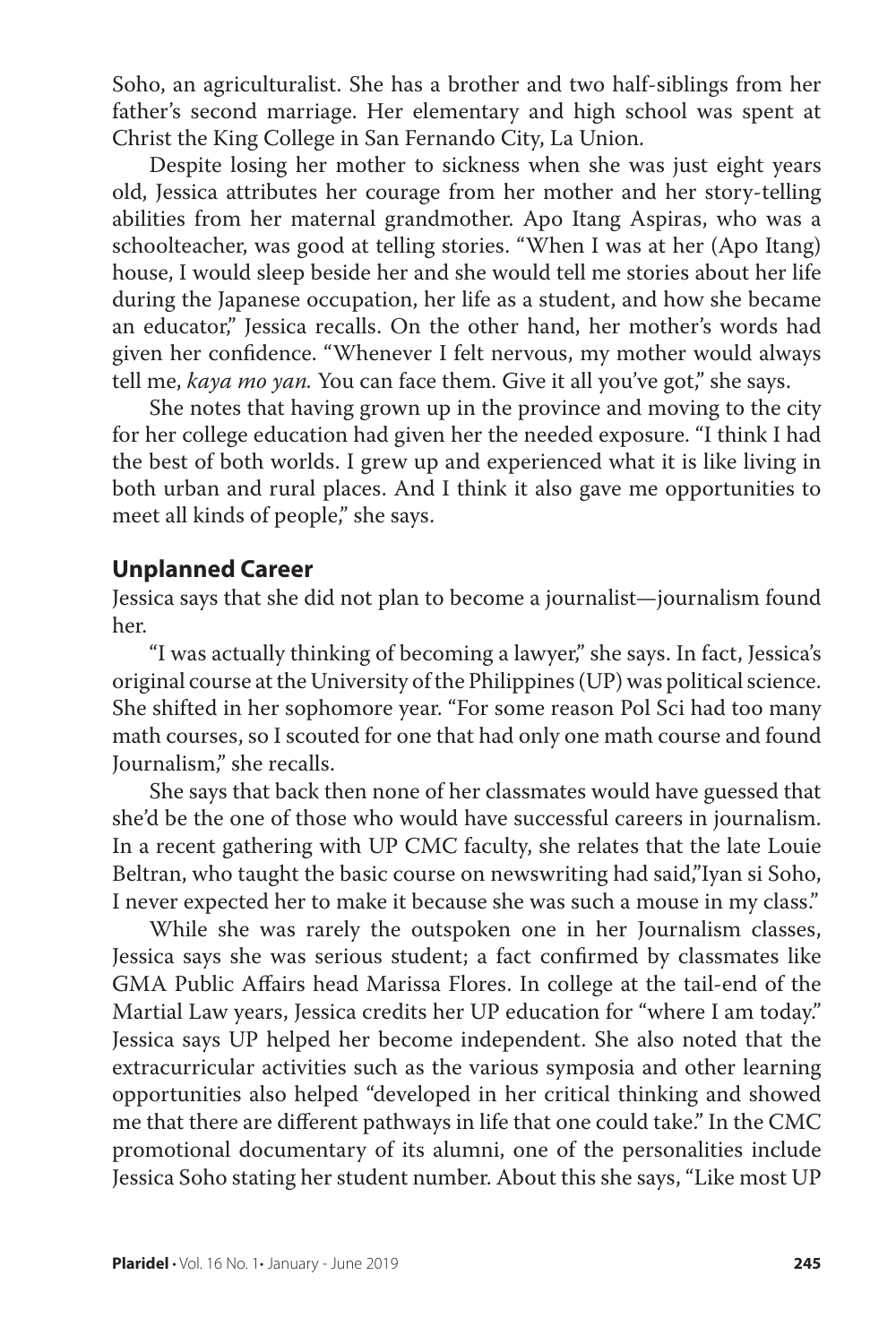alumni I know—with the exception maybe of 1 or 2, I have not forgotten my student number. UP makes sure you remember it for life. You are branded and numbered forever. Hindi po ako nahihiyang sabihin ang aking student



number even if it gives away my age."

After graduating at the age of 20, she was a walk-in applicant at GMA following a tip by her professor, the late Louis Beltran, that there was an opening in the network for journalism graduates. "I was lucky because at the time they were looking for a female

reporter, so even if I looked like a *probinsiyana*, I got the job," she says, adding, "I never planned to be a reporter. I just wanted to have a job. I was even willing to accept whatever job they would give me—production assistant, writer, phone operator—any work was okay with me as long as I was in."

She considered herself lucky because whenever a team was in need of a reporter, she was available in the office. When former desk editor Rey Vidal found out that she knew how to write news, she started reporting regularly. "My father was a solid GMA viewer, and the biggest fan of Tina Monzon-Palma. But it never crossed my mind that I would someday be reporting the news in GMA and that Tina would call in my reports and say, 'Jessica Soho reports,'" she recalls.

However, her fascination for law continued even when she was already an established journalist. "I am fascinated by how lawyers think; how they can justify things that did not seem justifiable. It's this whole ability to use one's reasoning skills," she says. In fact, Jessica says she only gave up the idea of taking up law some five years ago. In 2015, Soho was given an honorary doctorate in humanities by the University of Northeastern Philippines during its 67th Commencement Exercises on April.

# **True Grit**

In GMA, Jessica worked under the supervision of Tina Monson Palma. From her I learned that getting the story was more important that the supposed glamor of the job, Jessica says. "I was the reporter who was sent to cover for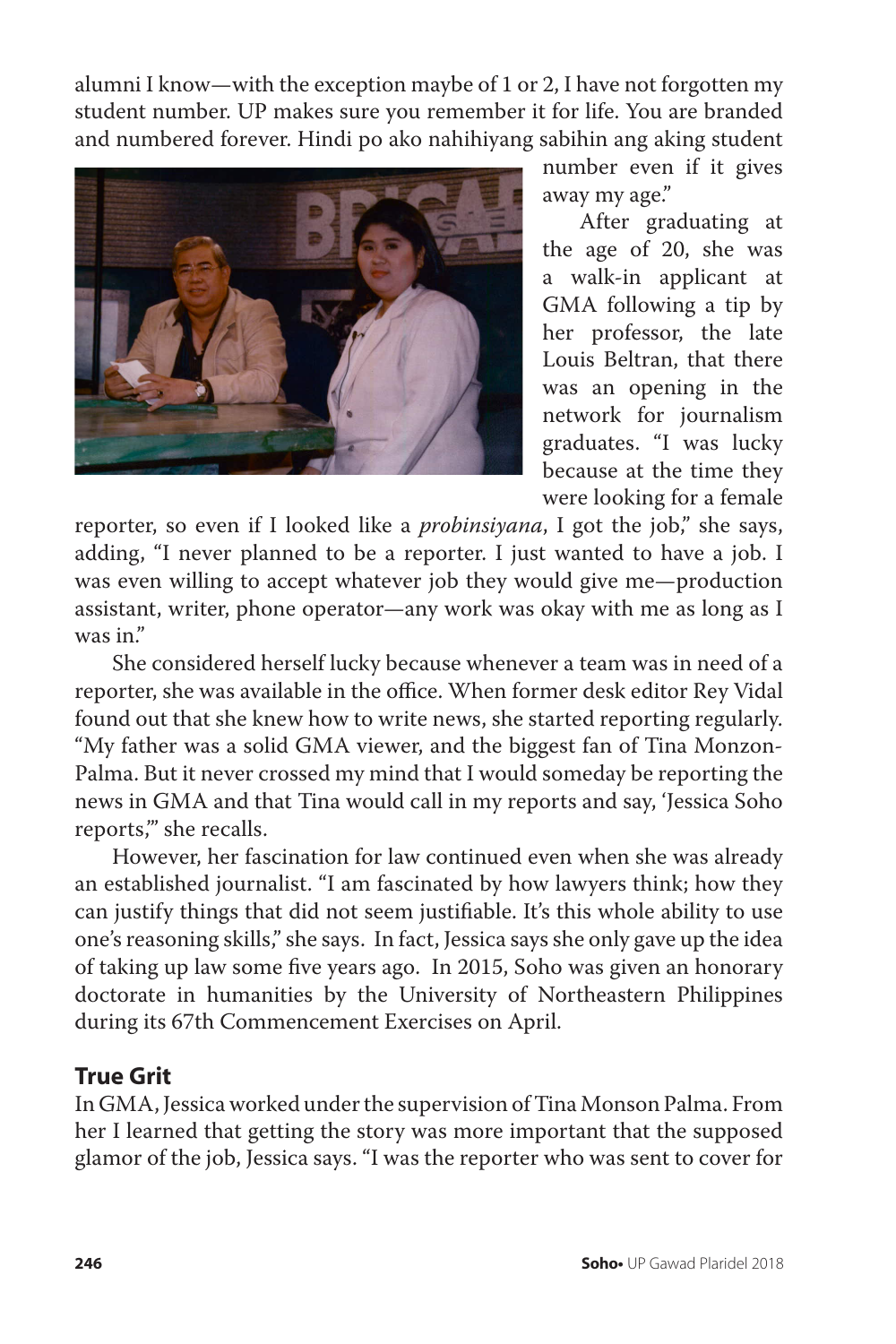other reporters who were absent, or when there was no one else available to cover the event," Jessica recalls, adding, "I never said no or that I cannot, I

always just covered what I was told to cover."

Less than a year into the job, she her first limelight moments covering the<br>inauguration of the inauguration of Light Rail Transit from Baclaran to Monumento and the Regent of Manila fire.<br>Her

climb to being the most trusted communicator began



with EDSA I and her coverages of the coup d'etat attempts during the Corazon Aquino administration and her disaster coverages. She recalls being sent to cover EDSA I because she was simply available; other reporters were already in their beats. "I was sent to go to EDSA because I was the one available. While, we were there we got a two-way message saying that helicopters were on the way to shoot the protesters. We ran up the VV Soliven Building for cover and to get a good view of the people on EDSA from the highest floor and found the snipers of the rebel forces up there," she says.

Despite her youth and being female, she was soon assigned to the military beat when the previous reporter took ill. Being assigned to the military beat gave her the advantageous opportunity of being in the right place at the right time, although it also placed her in hazardous situations.

A story by Agnes de Guzman for the *Philippine Daily Inquirer* reports that Jessica gained significant audience attention with her coverage of the 1987 Typhoon Sisang. She quotes Jessica as relating their ordeal riding a Philippine Air Force helicopter to cover the rescue operations in Marikina, which was sunk in floodwater.

While, Jessica emphasizes that the reporter's job is to get the news and not become the news. It is hard not to become the news when one had a brush with death.

The first incident occurred on her  $25<sup>th</sup>$  birthday during her election coverage at the Pag-asa base on Spratlys Islands in 1989. On their way back to Puerto Princessa from the Spratlys Islands, the military plane she was riding with her crew along with Western Command Brig. General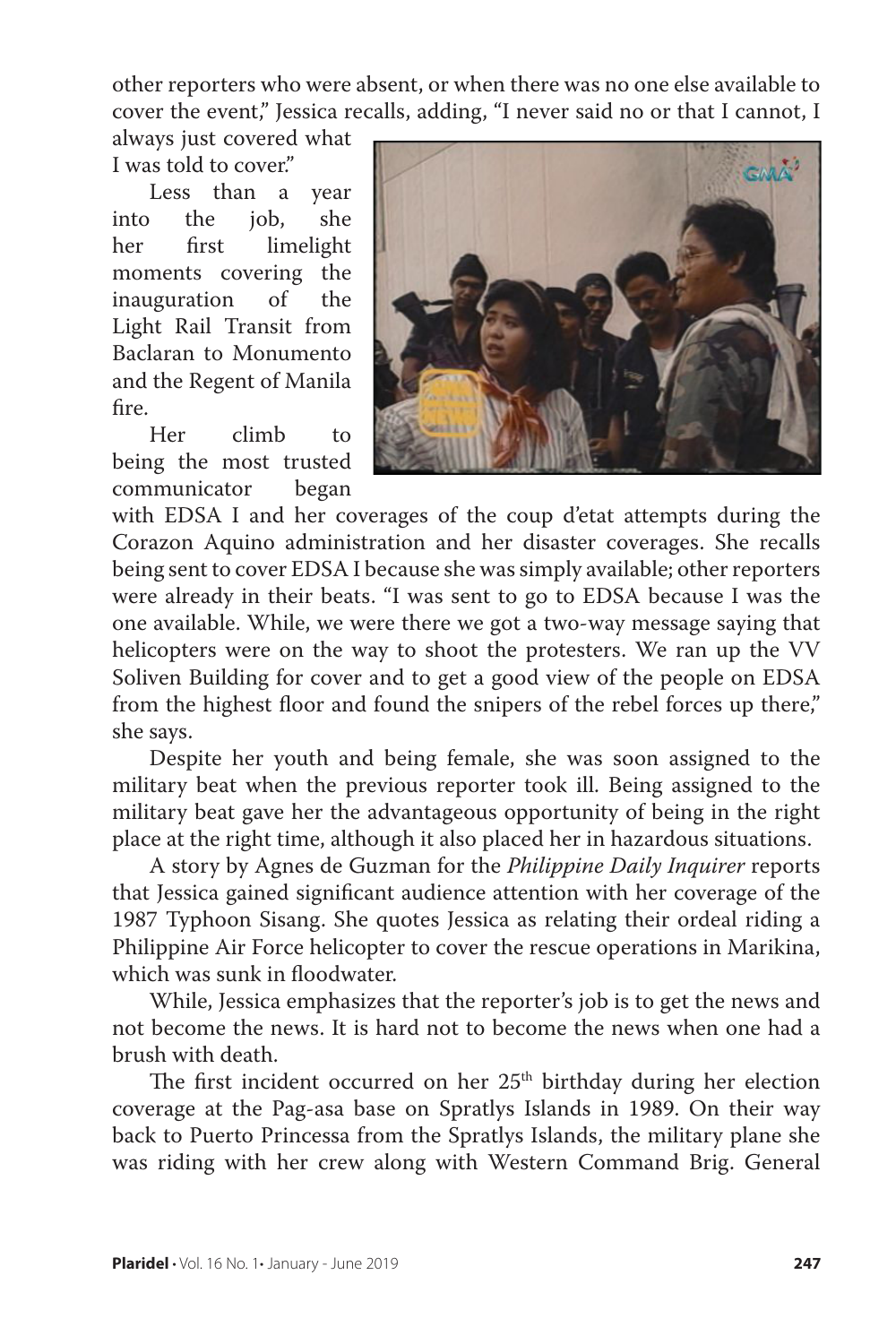

Napoleon Angeles had some engine trouble that resulted in the plane being lost at sea and almost running out fuel. Luckily, they were able to land on Ramos Island on the southernmost tip of Palawan. However, since they were stranded on the remote island in the days wherein wireless communication was still not available, no one

in Manila knew where they were or if they were alive. It was only after sometime that General Angeles was able to find the few inhabitants of the island who had a pump boat that enabled him to go to the Balacbac Naval Base and arrange for a rescue. Meanwhile, because the plane had gone missing and it took them almost 48 hours to be rescued, some radio reports already announced that they were missing and most likely dead. One over eager radio report said that their plane "exploded and that there were no survivors."

Jessica was the first Filipino to bag the New York Film Festival Award for "Coverage of a Breaking Story" when, in 1990, she found herself with her crew were once in the thick of danger when covering the infamous hostage crisis in Cagayan Valley when Government troops clashed with supporters of a provincial Governor who took over a hotel in Tuguegarao; where the GMA crew happened to be billeted. While Jessica and her crew were soon set free, the tale tragically ended with the death of Brig. Gen. Oscar Florendo, head of the armed forces civil relations service, who attempted to arrest the rogue governor.

In 2002, Jessica had another brush with death when covering the demining operations in Baghram, Afghanistan, a village near a US military base. Jessica was interviewing one of the teams that were tasked with removing the land mines with an ambulance within camera distance as it picked up one of the injured deminers. When the ambulance was in the act of leaving, it drove over a mine and exploded. Luckily, the shards of the nearby blast did not reach Jessica Soho and her crew, but all the people in the ambulance died.

Despite the tragic event, she treasures trips like these. "I love Italy and the south of France but all these places are accessible to most people.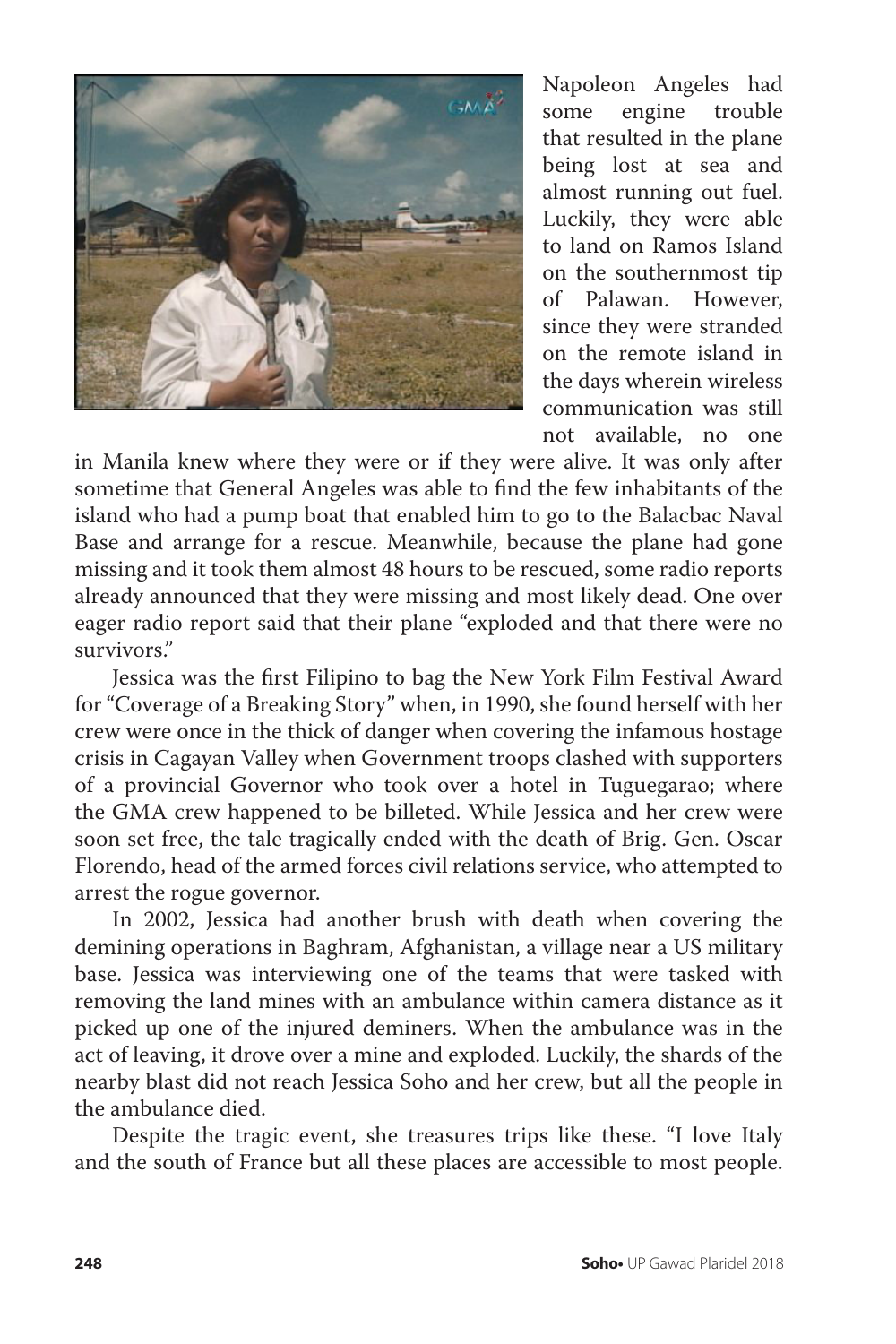But not all people will go to Afghanistan or in Peshawar, one of the most dangerous places in Pakistan," she says. Despite the tragic land mine blast, Jessica recalls Kabul in Afganistan fondly because of the colorful alley called Chicken Street, which was filled with attractive souvenir stores. "It was very quaint and it was interesting to go inside the shops," she says.

Apart from her many adventures, Jessica has also displayed her skill in in-depth interviewing as seen in her one-on-one interviews with the world's top leaders such as the US President Barrack Obama and the United Nations Secretary-General Ban Ki-moon.

# **Untiring Dedication**

Apart from the Reader's Digest recognition, Jessica holds the distinction of being the most awarded broadcast journalist in Philippine history with two hundred fifty-three (253) local awards and thirty-two (32) international awards to date. Yet, she is still uncomfortable with receiving awards. "An award is additional pressure," she says, noting that it translate to a demand



to maintain and even exceed the quality of the reportage.

At the same time, she noted that "hindi lang naman tayong nasa harap ng camera ang bumubuo ng storya (we are not the only ones involved in production)," she says, adding, "I believe that in each award, I represent the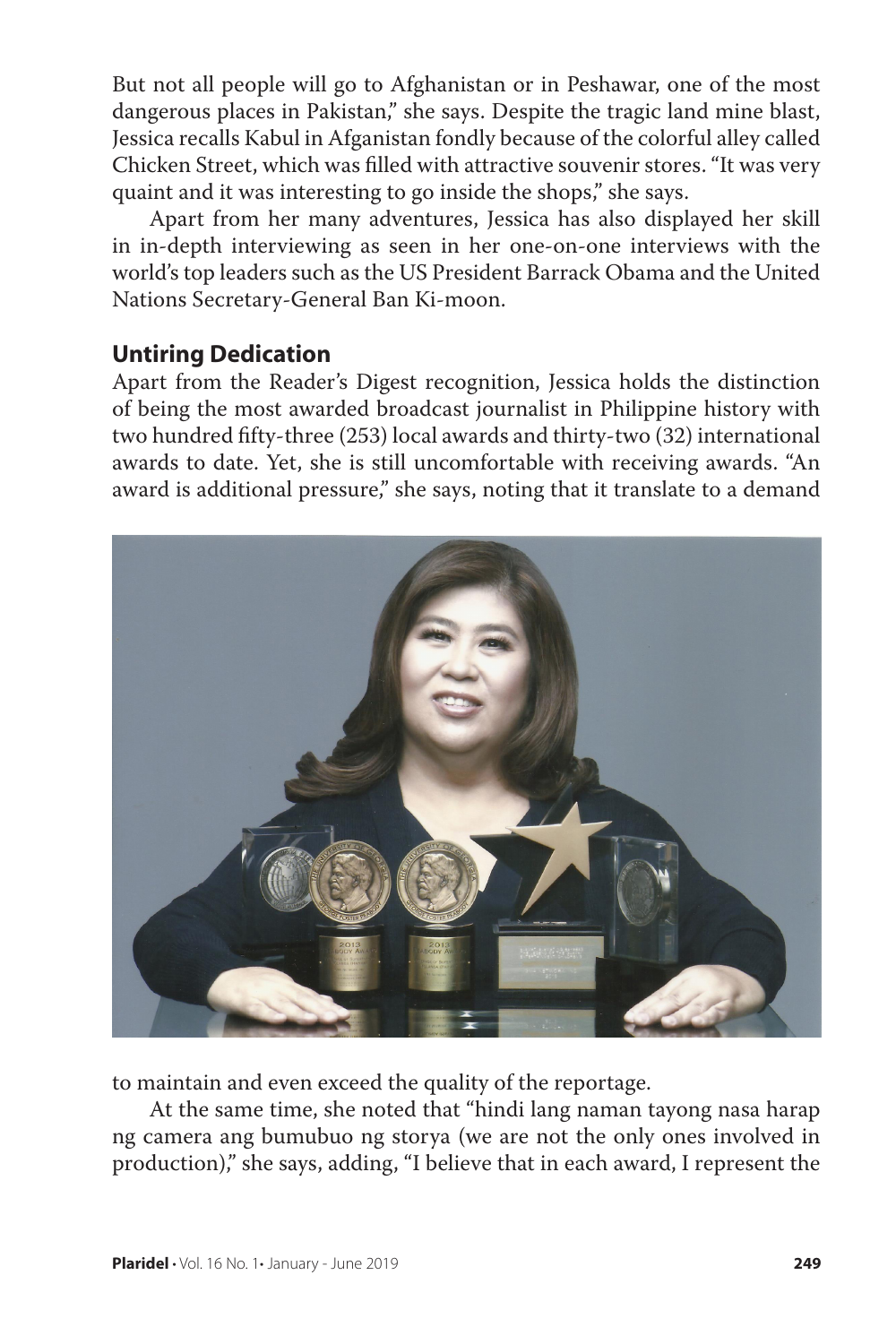teams that gathered that story." Cameramen and crew who have worked with her concur that she never takes them for granted and that she does not have any airs despite her celebrity status.

As a broadcast journalist, Jessica was not content in just reporting the breaking news but is one of the pioneers in in-depth television news reporting. She is credited with being the brains behind i-Witness, the networks venture into investigative journalism for television.

When she proposed the show, she received a lot of opposition. "At the time, long form journalism was still unheard of in television. They said it would not rate or that no one would be interested," she recalls.

She was vindicated when one of the first stories on i-Witness earned Jessica the prestigious George Foster Peabody Award in 2000, a first for a Filipino journalist. This was the exposé on a thriving organ trade, entitled, "Kidneys for Sale," This ground-breaking documentary revealed that due to the increasing demand for kidney donors, agents were luring impoverished men, specifically in Brgy. Baseco in Tondo, Manila into 'donating' their kidneys for a promised Php70,000 to Php100,000.

Jessica later won that prestigious international award for other stories, such as the harrowing plight of Filipino boxers and more recently, for her Yolanda coverage. She has also been elevated by the Rotary Club of Manila to the Hall of Fame for TV journalists, and is a lifetime achievement awardee by the Philippine Movie Press Club for excellence in broadcasting. Aside from journalism awards, Jessica was also named one of the Ten Outstanding Young Men (1993) and the Ten Outstanding Young Women in the Nation's Service (2001) awards.

These days, she fosters the development of younger broadcast journalists. Within the GMA Network, she found herself in various management positions from being appointed as Section Head of the News Production in 1999; Production News Manager in 2000; Acting News Director in 2002; and finally as Vice President for News in 2004. Jessica sees these posts not as promotions, "I have been given so many opportunities and I felt that I owed them these services as payback," she says, adding, "kahit mas mahirap mag-manage ng tao (even if managing people is a hard job)."

According to GMA reporters, they learn a lot from her and she is "very demanding." At the same time, reporters describe her as "hindi madamot (generous)" with her knowledge and encouragement. In fact, the reporters are given more airtime in the show *Brigada*, a show she also conceived and where she serves as its host. Jessica for her part says she is demanding because "from the time I was a young reporter, I never said no to an assignment. If I was told to cover something, I do it and I expect no less from the journalists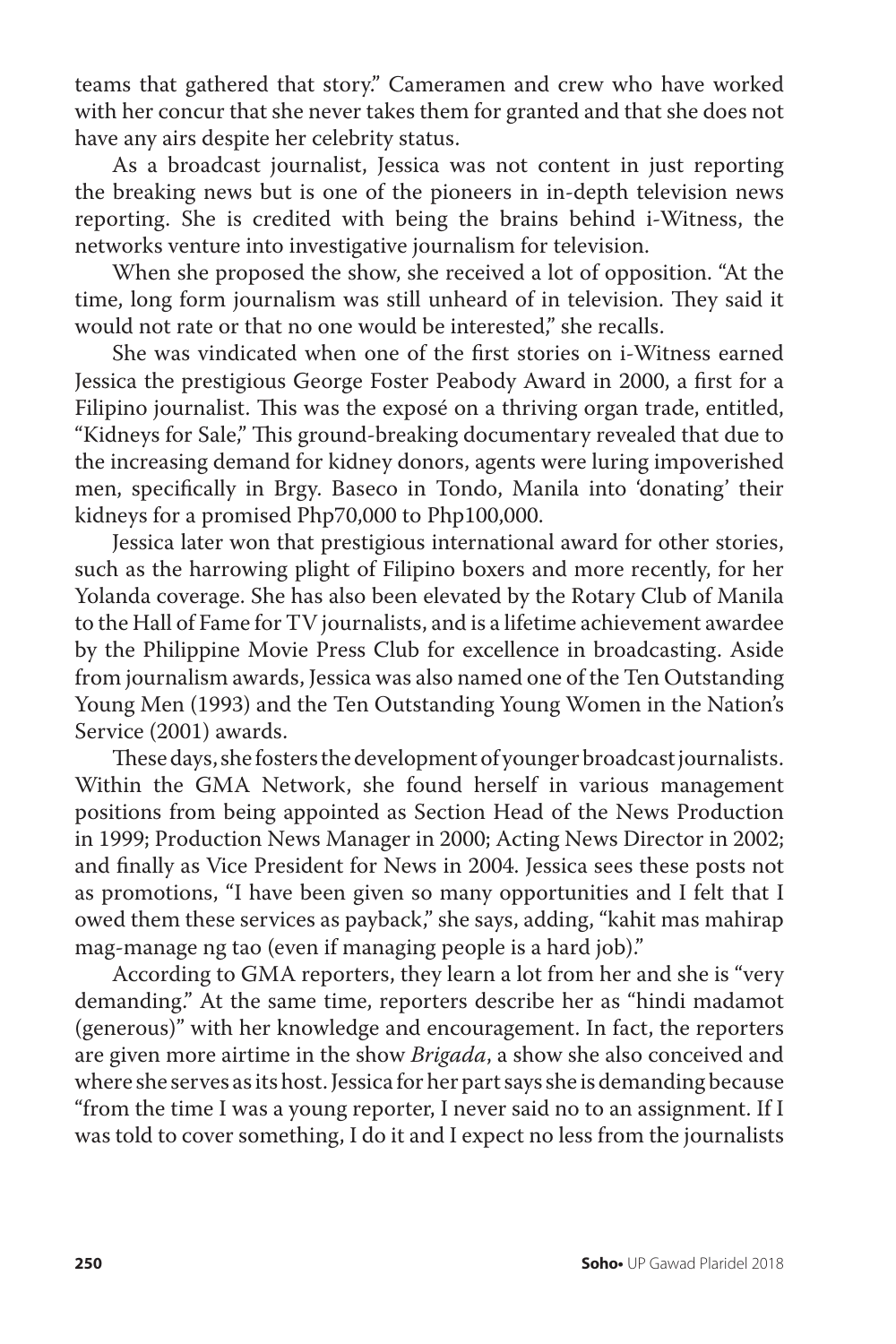I am training."

These days, Jessica is "less of a terror" in the newsroom after retiring as Vice President for News in July 2014. Now, she even has the time to join the network staff for Zumba. However, she remains as GMA network's icon with her three top-rating shows, which now includes a public affairs cum entertainment show, *Kapuso Mo, Jessica Soho*, that allows her to explore the lighter side of life and not just the tragedies and serious news for which is known for. But even in this, she shows a level of excellence that induced Liam Bartlett of Australia's *60-minutes* show, to dub her as the "Oprah Winfrey of the Philippines."

Whether pursuing a hard-hitting story or an inspiring light-hearted one, Jessica says the bottom line is that the job of a journalist is "to tell a story and that story is never about us."

###

**RACHEL E. KHAN** is a Professor of Journalism at the College of Mass Communication at the University of the Philippines, where she is currently serving another term as Chair of the Journalism Department. She holds a Doctorate degree in Public Administration, an MS in Journalism from Columbia University, USA, and a BS in Economics from the University of the Philippines. Prior to joining the academe, she was a multi-award-winning journalist working for BusinessWorld, a leading business daily in the Philippines. She is also the author of several textbooks on media literacy and journalism.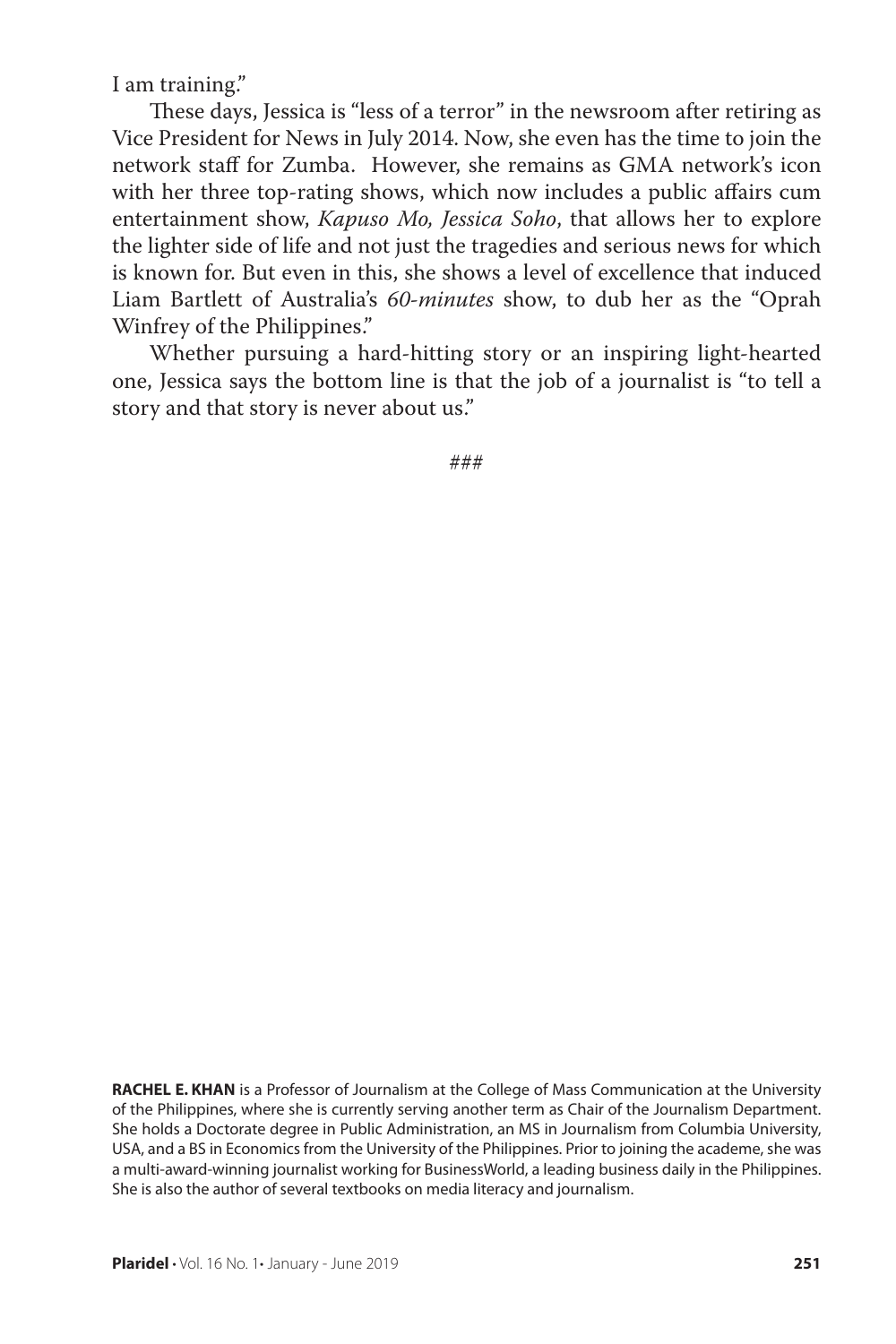

Ms. Maria Jessica A. Soho accepts the U.P. Gawad Plaridel (2018) Award. From left: Professor Nicanor Tiongson, Ms. Jessica Soho, Diliman Chancellor Michael Tan, CMC Dean Elena E. Pernia, and U.P. President Danilo Concepcion (Photo courtesy of Alex NP Tamayo and the Office of Extension and External Relations)

# **Gawad Plaridel 2018 Prepared Speech\***

Maria Jessica A. Soho

Magandang hapon po sa inyong lahat.

There is one question that's often asked in our newsroom, then and now, especially to our reporters and news teams, going or returning from the field: What is YOUR story? *Anong istorya o balita mo?*

*Na para bang* to everyone in the newsroom, that was all that mattered. Your worth or market value for the day. No "How are you?" or "Are you ok?" It is an accepted fact among journalists that you're only as good as your last story.

Great if you had a scoop or an exclusive or you covered something important. *Sorry ka na lang* if your story did not amount to much although there is always another day to make up for it.

These days a lot of people are asking that same question, even outside the newsroom and even among non-journalists. What is your story, your truth or your messaging or your narrative? Mine is actually very simple.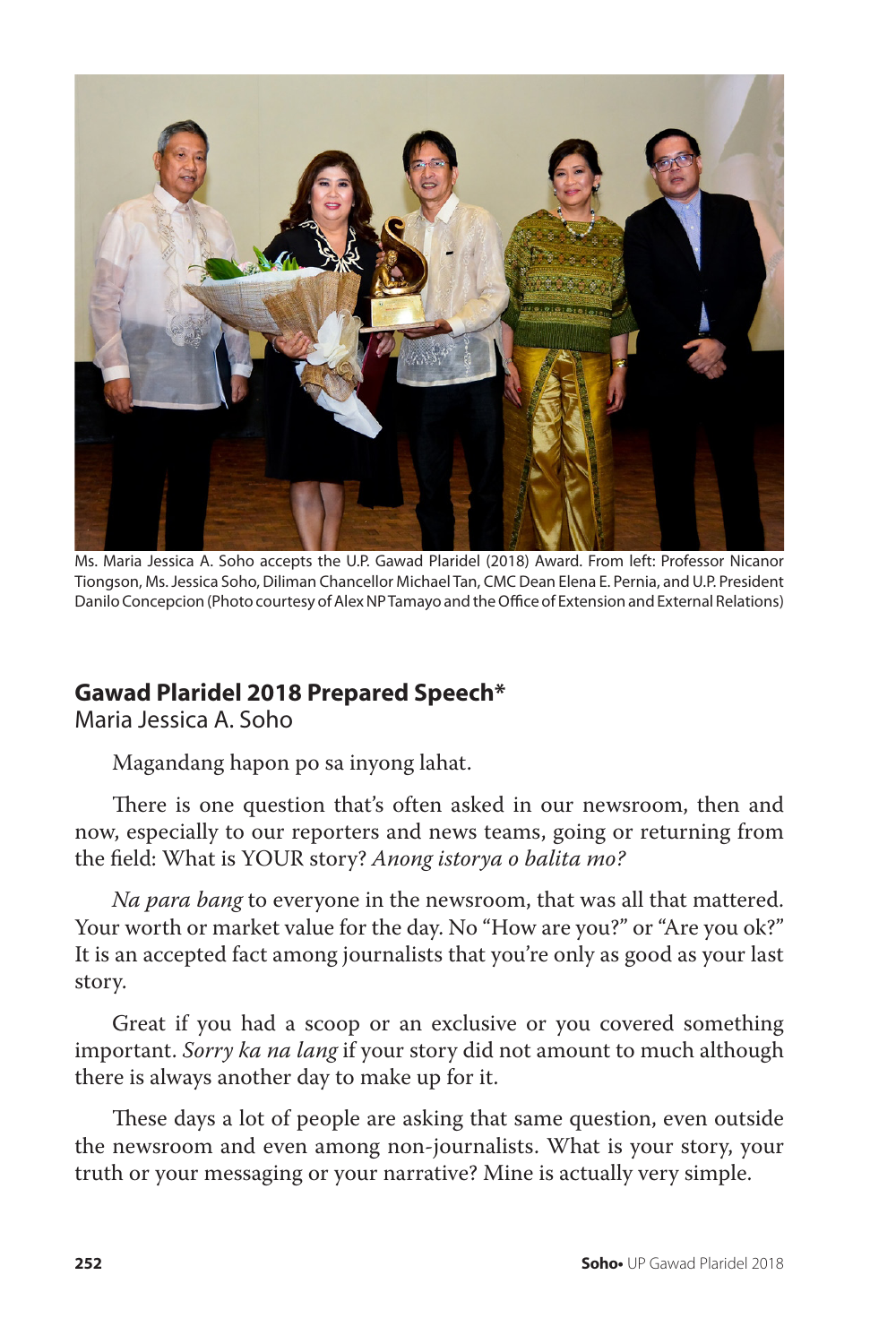#### *Promdi or a small town girl who made good.*

As one of my cameramen used to say, *pinabili lang ng suka, naging reporter na.* Which was true to a certain extent because I did not plan on becoming a journalist. Journalism, as a course in college, was just an escape from the 12 units of Math required in Political Science.

#### *Babala, mga bata. Wag gagayahin. Lubhang mapanganib!*

Had it not been for Professor Louie Beltran who inspired us with stories about his exploits as a journalist and who brought to class excellentlywritten news articles from the *New York Times* and who also just happened to casually mention to our class one day that his friend, Tony Seva of *GMA News*, preferred to hire journalism graduates even for broadcasting—I will not be here today.

Today I stand before you as you honor me and my life's work when really, the credit should also go to everyone who has helped me in my more than 33 years in broadcast journalism.

#### *Napakarami po nila.*

From my earliest mentors in the newsroom—reporter and deskman Rey Vidal, audiovisual head Steve Serna and my cameramen; to those who taught me how to connect better to a wider set of audience—Bobby Barreiro and Tony Tuviera; to Atty. Felipe Gozon for putting me on primetime and for all the help; Jimmy Duavit and Felipe Yalong for all their love and support and to all my colleagues in GMA News and Public Affairs including the current and former staff for *Kapuso mo, Jessica Soho*, *BRIGADA,* and *State of the Nation with Jessica Soho*.

Thank you very, very much.

*Wala ako rito, kung hindi dahil sa inyo.*

I started out *tabula rasa*, an empty sheet, *walang alam bukod sa makapal ang mukha at nakahandang gawin ang lahat magkatrabaho lang*.

I would not have minded had they made me answer the telephones or make coffee or man the teleprompter. There was just so much to learn and it was all so very exciting!

And now, back to THE story.

I cannot over-emphasize that enough.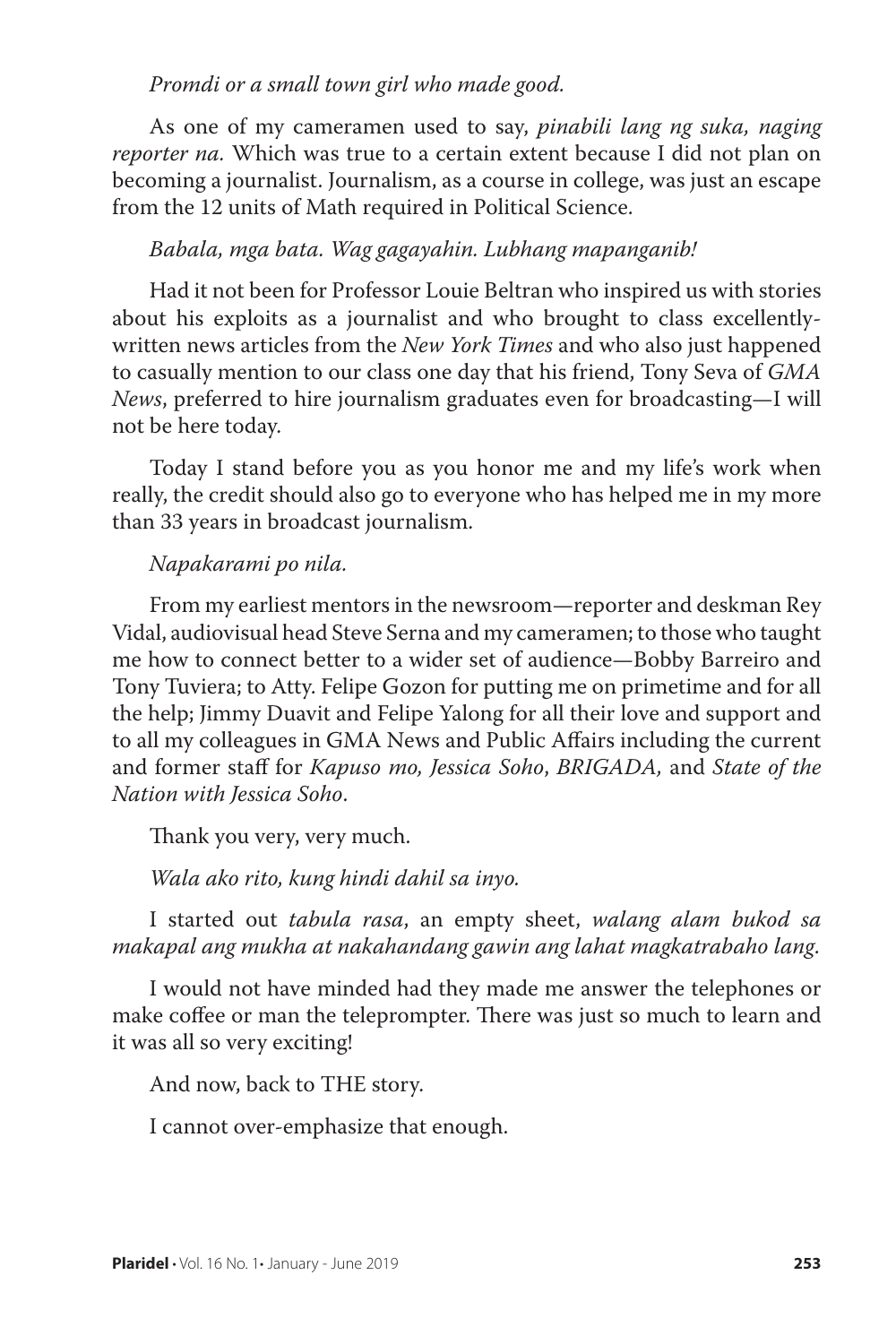Because THAT is what we are really here for; the reason for our being, if you will, and what we all should continue working hard for.

To get *the story* and to keep getting it right.

Many journalists have died in pursuit of the story. Tyrants resort to killing hoping they'd kill the story too. Leaders in the Philippines and even in the United States have fallen because of the story.

It sounds so basic and fundamental but the story is very powerful! I've had my share of fighting battles to defend the story.

Some were won, some were lost but life goes on.

Some people may think there is a dichotomy or a difference in being a Filipino and being a journalist but I don't. I am both. I am a Filipino journalist and I am not torn between public interest and the truth. I do not see any conflict there because at the bottom of it all is the story—*the truth*. The story can never be changed nor revised, even if memories are short.

What happened, happened!

*Pagbali-baligtarin man natin ang mundo. Huwag na nating kumplikahin pa at pahirapan.* And I have Tina Monzon Palma to thank for, for this most important lesson that saw me through some pivotal crossroads in my career. She was the one who hired me and it was also through her example and courage that my newsroom contemporaries and I learned the value of upholding the truth, no matter what.

To stand your ground, no matter the consequences.

To defend the integrity of the story.

And we need more of this in these perilous times. When journalism and journalists are under attack by those who try to discredit us and undermine our credibility. In a manner both cunning and brillant, let's grant them that—by mirroring us and our content and passing those as news when clearly it's not. I say fake news is nothing more than a deliberate distortion of the truth and of reality.

Some people can't handle the truth so they make their own or their version of reality which is really nothing more than falsehoods or lies. And so today we hear of post-truths, alternative realities and the latest—truth isn't truth—at a time when we're supposed to be knowing better and communicating more.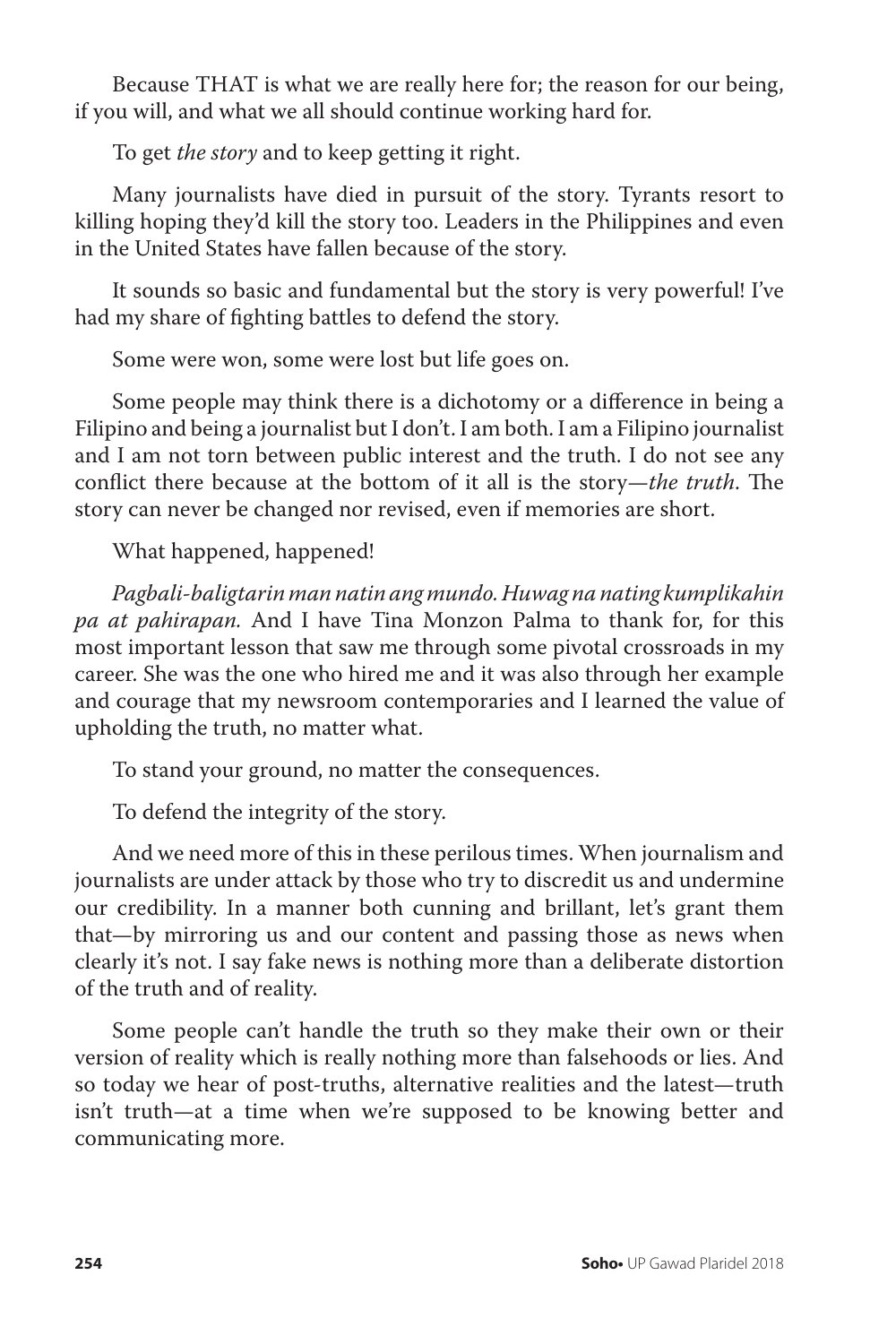The scary part is fake news has been weaponized. It has become so powerful it is believed to have influenced the outcome of the US elections, no less!

What could be worse than that?

Imagine, the most powerful person of not only the most powerful country but the whole world, a beneficiary of fake news!!!

How do we fight it?

Simply by being more discerning. Get your news from trusted sources, not primarily from your own news feeds. Don't believe anything just because it's been repeated or retweeted or liked a million times.

It is never a popularity contest.

The story and the truth is determined NOT by algorithms or the number of posts, likes,tweets or engagements but by facts and facts alone. Don't assume something as true just because it's been said or passed on many times. And please, fact-check. You have the tools and the apps and all you need is the click of a button or a swipe of a finger.

Let's all dig deeper, work even harder. The only antidote to fake news is the truth—the story. *Istorya pa rin. Iyung talagang nangyari. Diyan lang naman nagkakatalo lagi.*

Professor Rachel Khan has asked me to include in my speech or lecture about the importance of having the right values.

*Kaya pasensya na kayo, mga millennials diyan alam ko you don't like being preached to.* But I think it's important that we all do our share and because this is supposed to be a lecture too, I don't mind if you take down notes.

#### Here goes:

For those of you wanting to join us, in broadcast or print or digital—I think it is very important for you to have the right values. The technical stuff you need to learn and store in your head but the right values, you need to live by and encode in your DNA.

*Importante siempre ang laman ng utak, pero mas lalung mahalaga ang laman ng puso.* The three functions or purposes of communication—to inform, educate and enlighten—go hand in hand. It's a package deal and ideally should not be taken separately.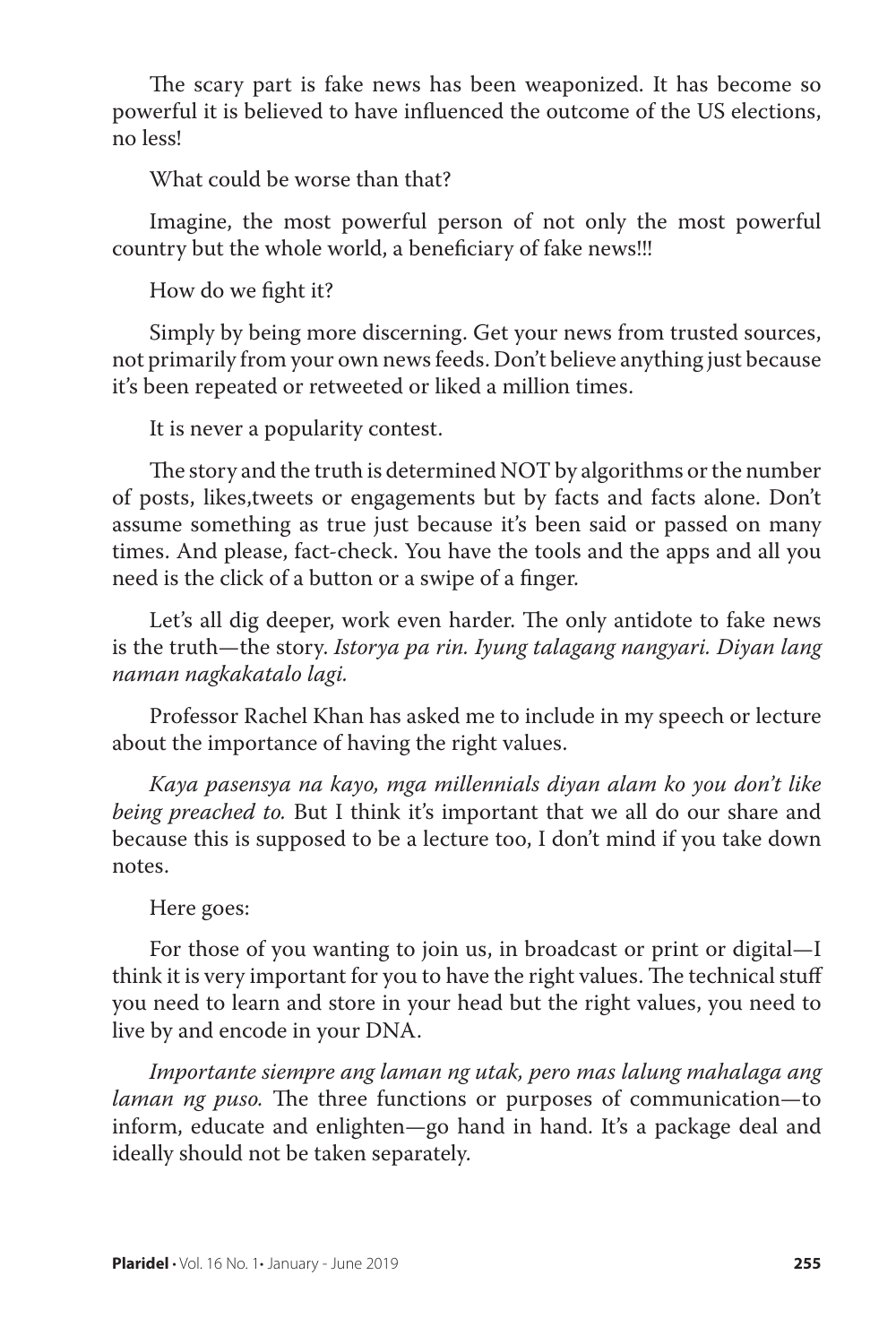Just as the University's code of honor and excellence, as Professor or Tita Winnie Monsod has so aptly put it, should also be lived by together and in THAT order!

Honor before excellence.

Excellence alone will not suffice. It needs honor and honor should be first! We/You don't have that right if we/you are no better than the purveyors of fake news or the liars and the propagandists. If there is one side journalists or students of journalism should side with—that is the *the story* and its integrity, the truth.

And please indulge me more, *minsan lang naman ito*, to also share some more life lessons:

- 1. Read, read, read. Do your homework.
- 2. Because, substance is key! Content will always be king or queen! The Internet is only the platform or the distribution highway.
- 3. The story is *the story*! It is never about you! It should not be about you. Unselfie. You will never ever know enough so to learn more, be humble.
- 4. Ask the tough questions; not the motherhood or generic ones.
- 5. Listen well.
- 6. Failure is a prerequisite to learning and success! Prepare for it and once it happens, get back on your feet, fast and learn good. There are no mistakes in life, only lessons. Positivize your hugot.
- 7. Journalists should not have comfort zones! Every day, every story is different. Stress, sleep deprivation, missed meals, cancelled or shortened vacations are guaranteed. Deadlines rule!!!

Journalism is never easy; it is a far bigger cause than any of us. Go for the terror teachers! They're really the best!

8. Do the right thing. Even when all else fails and even if you're the only one doing it. As our election coverage battlecry goes, and may I claim credit for it, Dapat Tama!

*Sa totoo lang*, when I was asked to give my mantra in life for today's souvenir program, it did not come easy.

In the end, I settled for "Every story is important"—which is really what I live by.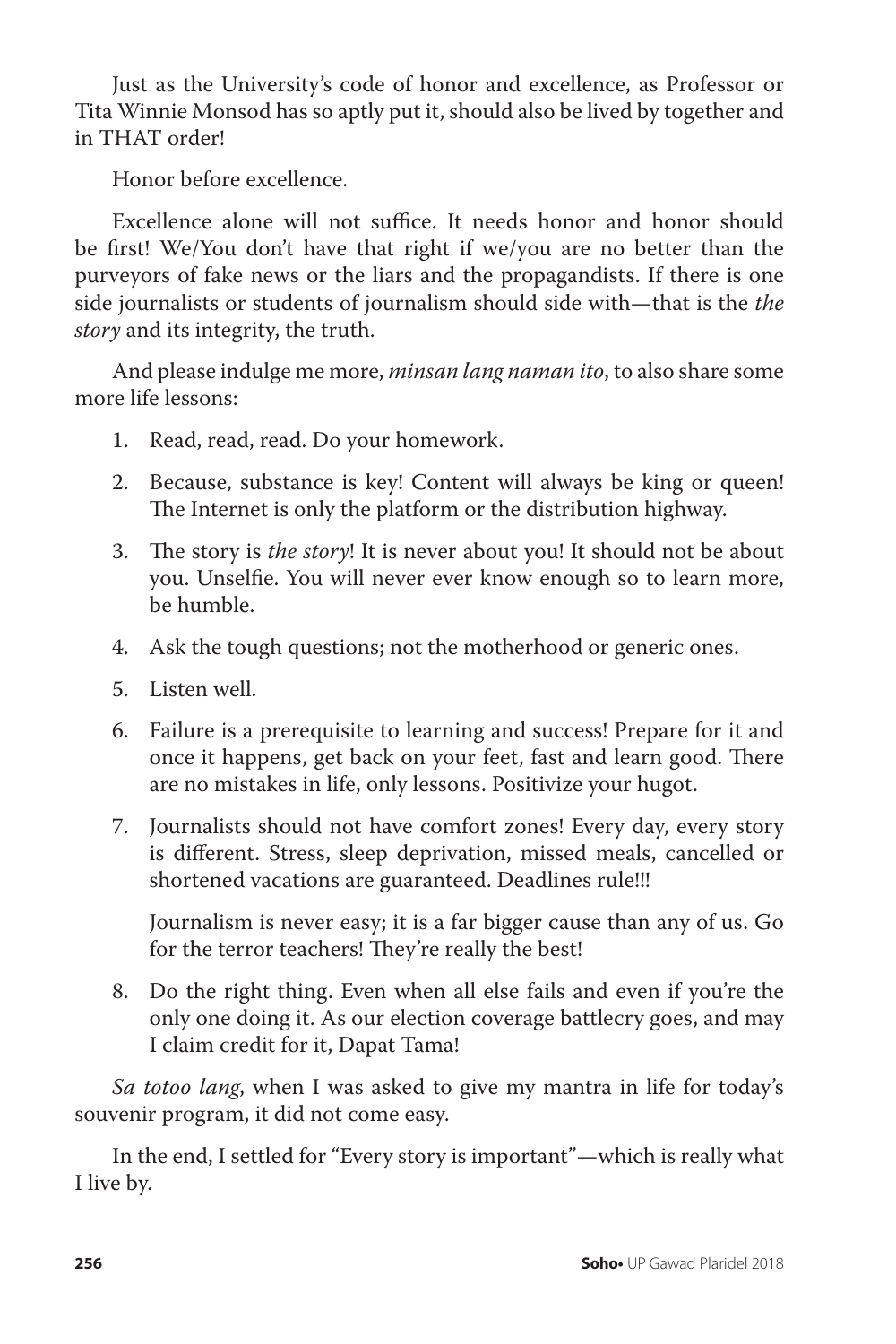Every story is important. A small, minor story could lead to a major expose!

"Kidneys for Sale," my documentary on poor Filipinos who sold their kidneys, started out as a mere follow-up story to a crime. It was not a major story; it was in the inside pages. A prominent kidney doctor was ambushed; he survived but not his daughter who was with him in the car. When I went to the police station to get an update; the station commander turned out to be an old acquaintance from my years of covering the military and the police. Next thing I knew, he was showing me pictures of about a dozen men from Baseco compound in Tondo, with diagonal cuts on the side of their torsos where one of their kidneys was harvested from. You connect the dots, as they say, but first you have to find those dots and ask the right questions to the right people.

Looking for missing people was just an out-of-the-box idea in *Jessica Soho Reports*, our late-night news magazine program before they put us in primetime with *Kapuso Mo, Jessica Soho*. We couldn't brainstorm good topics on a particular week when there wasn't much breaking news. And so I asked why don't we do a story about missing kids? The following day, after our episode aired—the three missing kids we featured were all happily reunited with their families.

If we harness television's immense power, reach and impact, *wala pang social media nun*, you can help people solve their problems!

From that episode was born a weekly program locating missing people—*Sana'y Muling Makapiling* followed by *Reunions* with an average of 3 families reunited per week or a total of 800 families reunited in a span of 6 years.

The same story concept has been carried on in *Kapuso Mo, Jessica Soho*. *KMJS* reunited Joel and his biological mother after more than three (3) decades! Joel was lost when he was 5 and adopted and brought to Australia by his adoptive parents.

Bryan, the OFW from Italy was likewise reunited with his biological mother, 38 years after he was given up for adoption. A staff member put it all together when he/she said: "more than the ratings, we're gaining points in heaven."

To be a journalist is to be a truth-seeker.

Someone said that to seek the truth is to shine the light even on the darkness of our soul. We need to balance this by somehow keeping the hope